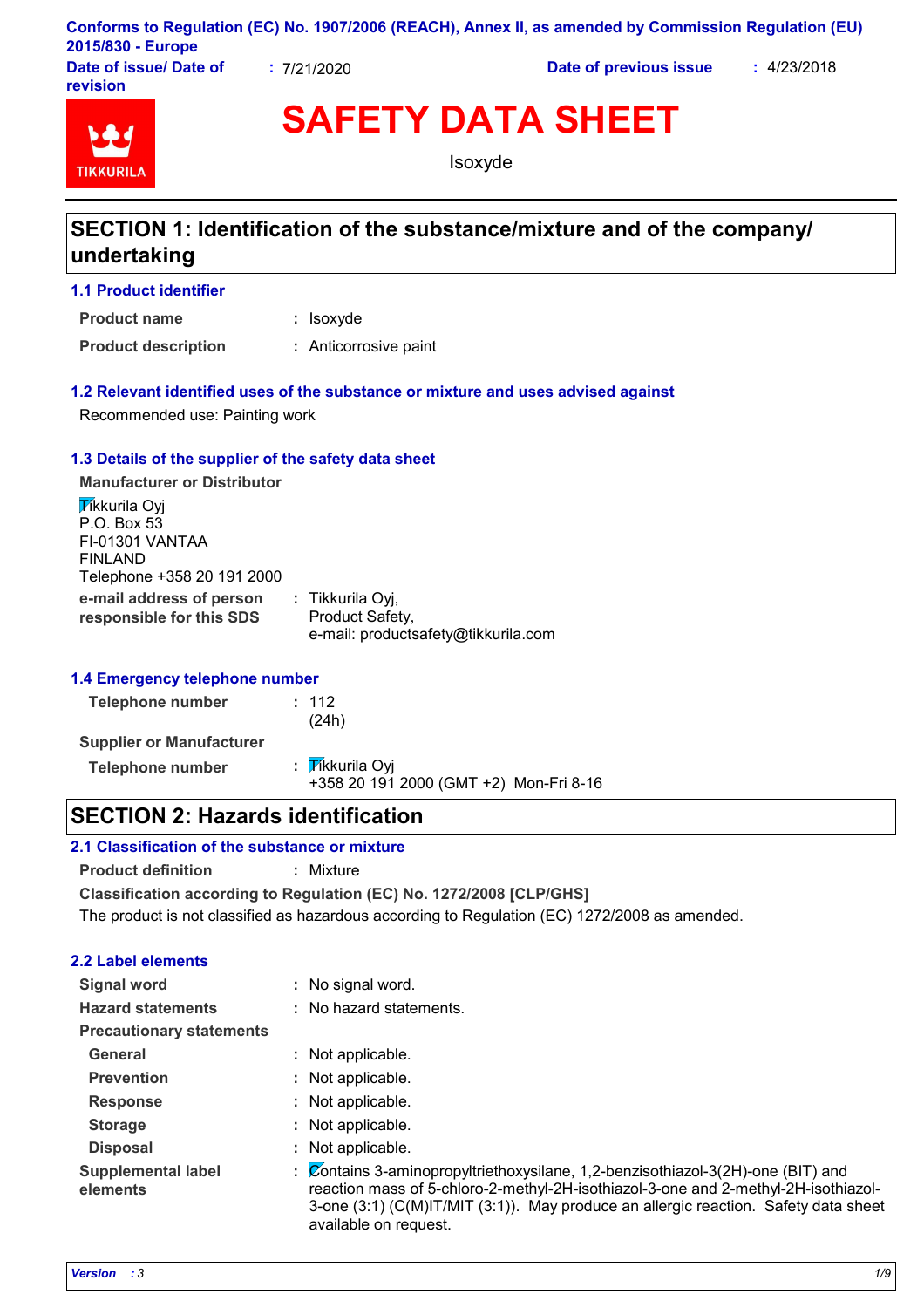Warning! Hazardous respirable droplets may be formed when sprayed. Do not breathe spray or mist.

#### **Treated articles**

This product contains a biocidal product for the preservation of the product during storage. Contains C(M)IT/MIT (3:1). Wear protective gloves.

#### **2.3 Other hazards**

**Other hazards which do : not result in classification** : None known.

## **SECTION 3: Composition/information on ingredients**

|                                                                                                                              |                                                                                    |               | <b>Classification</b>                                                                                                                                                                                                                                                                               |              |
|------------------------------------------------------------------------------------------------------------------------------|------------------------------------------------------------------------------------|---------------|-----------------------------------------------------------------------------------------------------------------------------------------------------------------------------------------------------------------------------------------------------------------------------------------------------|--------------|
| <b>Product/ingredient</b><br>name                                                                                            | <b>Identifiers</b>                                                                 | $\frac{9}{6}$ | <b>Regulation (EC) No.</b><br>1272/2008 [CLP]                                                                                                                                                                                                                                                       | <b>Notes</b> |
| 3-aminopropyltriethoxysilane                                                                                                 | REACH #: 01-2119480479-24<br>EC: 213-048-4<br>CAS: 919-30-2<br>Index: 612-108-00-0 | $\leq 0.3$    | Acute Tox. 4, H302<br>Skin Corr. 1B, H314<br>Eye Dam. 1, H318<br>Skin Sens. 1B, H317                                                                                                                                                                                                                |              |
| 1,2-benzisothiazol-3(2H)-one (BIT)                                                                                           | EC: 220-120-9<br>CAS: 2634-33-5                                                    | < 0.05        | Acute Tox. 4, H302<br>Skin Irrit. 2, H315<br>Eye Dam. 1, H318<br>Skin Sens. 1, H317<br>Aquatic Acute 1, H400 (M=1)<br>Aquatic Chronic 2, H411                                                                                                                                                       |              |
| reaction mass of 5-chloro-2-methyl-<br>2H-isothiazol-3-one and 2-methyl-<br>2H-isothiazol-3-one (3:1) (C(M)IT/<br>MIT (3:1)) | CAS: 55965-84-9<br>Index: 613-167-00-5                                             | < 0.0015      | Acute Tox. 3, H301<br>Acute Tox. 2, H310<br>Acute Tox. 2, H330<br>Skin Corr. 1C, H314<br>Eye Dam. 1, H318<br>Skin Sens. 1A, H317<br>Aquatic Acute 1, H400 (M=100)<br>Aquatic Chronic 1, H410 (M=100)<br><b>EUH071</b><br>See Section 16 for the full<br>text of the H statements<br>declared above. |              |

There are no additional ingredients present which, within the current knowledge of the supplier, are classified and contribute to the classification of the substance and hence require reporting in this section.

There are no additional ingredients present which, within the current knowledge of the supplier and in the concentrations applicable, are classified as hazardous to health or the environment, are PBTs or vPvBs or have been assigned a workplace exposure limit and hence require reporting in this section.

Occupational exposure limits, if available, are listed in Section 8.

Notes, if applicable, refer to Notes given in Annex VI of 1272/2008/EC.

## **SECTION 4: First aid measures**

| <b>4.1 Description of first aid measures</b> |                                                                                                                                                                                                      |
|----------------------------------------------|------------------------------------------------------------------------------------------------------------------------------------------------------------------------------------------------------|
| General                                      | : In all cases of doubt, or when symptoms persist, seek medical attention. Show this<br>safety data sheet or label to the doctor if possible.                                                        |
| Eye contact                                  | : Check for and remove any contact lenses. Immediately flush eyes with plenty of<br>lukewarm water, keeping eyelids open. Continue to rinse for at least 15 minutes.                                 |
| <b>Inhalation</b>                            | $:$ Remove to fresh air.                                                                                                                                                                             |
| <b>Skin contact</b>                          | : Wash skin thoroughly with soap and water or use recognized skin cleanser. Do<br>NOT use solvents or thinners.                                                                                      |
| Ingestion                                    | : If accidentally swallowed rinse the mouth with plenty of water (only if the person is<br>conscious). If significant amounts have been swallowed or if symptoms persist,<br>seek medical attention. |

#### **4.2 Most important symptoms and effects, both acute and delayed**

| Version : 3 | 2/9 |
|-------------|-----|
|             |     |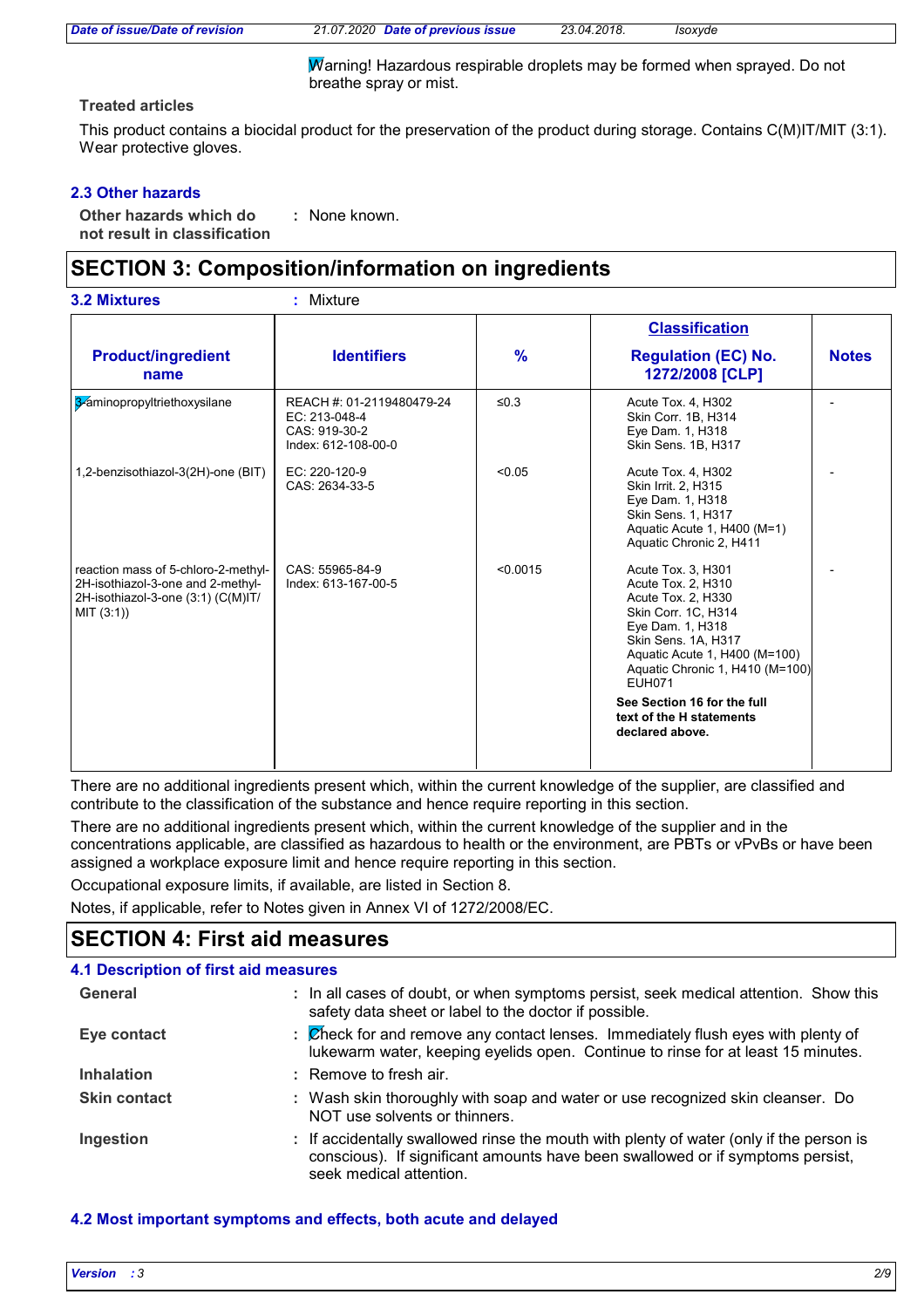| Date of issue/Date of revision | 21.07.2020 Date of previous issue | 23.04.2018. | Isoxyde |  |
|--------------------------------|-----------------------------------|-------------|---------|--|

See Section 11 for more detailed information on health effects and symptoms.

**Contains:** 

1,2-benzisothiazol-3(2H)-one (BIT)

reaction mass of 5-chloro-2-methyl-2H-isothiazol-3-one and 2-methyl-2H-isothiazol-3-one (3:1) (C(M)IT/MIT (3:1)) May produce an allergic reaction.

#### **4.3 Indication of any immediate medical attention and special treatment needed**

None.

## **SECTION 5: Firefighting measures**

| 5.1 Extinguishing media           |                                                                                                                                              |
|-----------------------------------|----------------------------------------------------------------------------------------------------------------------------------------------|
| Suitable extinguishing<br>media   | : Use an extinguishing agent suitable for the surrounding fire. Recommended:<br>Alcohol resistant foam, $CO2$ , powders or water spray/mist. |
| Unsuitable extinguishing<br>media | : Do not use a direct water jet that could spread the fire.                                                                                  |

#### **5.2 Special hazards arising from the substance or mixture**

| <b>Hazards from the</b>     | : This product is not classified as flammable. Fire will produce dense black smoke. |
|-----------------------------|-------------------------------------------------------------------------------------|
| substance or mixture        | Exposure to decomposition products may cause a health hazard.                       |
| <b>Hazardous combustion</b> | : When exposed to high temperatures, hazardous decomposition products may be        |
| products                    | produced, such as carbon monoxide and dioxide, smoke, oxides of nitrogen etc.       |

#### **5.3 Advice for firefighters**

| Special protective actions<br>for fire-fighters          | Use water spray to keep fire-exposed containers cool. Do not release runoff from<br>fire to drains or watercourses. |
|----------------------------------------------------------|---------------------------------------------------------------------------------------------------------------------|
| <b>Special protective</b><br>equipment for fire-fighters | : Appropriate breathing apparatus may be required.                                                                  |

## **SECTION 6: Accidental release measures**

| <b>6.1 Personal precautions,</b><br>protective equipment and<br>emergency procedures | : Refer to protective measures listed in sections 7 and 8.                                                                                                                                                                                                               |
|--------------------------------------------------------------------------------------|--------------------------------------------------------------------------------------------------------------------------------------------------------------------------------------------------------------------------------------------------------------------------|
| <b>6.2 Environmental</b><br>precautions                                              | : Do not allow to enter drains, water courses or soil.                                                                                                                                                                                                                   |
| 6.3 Methods and materials<br>for containment and<br>cleaning up                      | : Contain and collect spillage with non-combustible, absorbent material e.g. sand,<br>earth, vermiculite or diatomaceous earth and place in container for disposal<br>according to local regulations. Preferably clean with water or detergent. Avoid using<br>solvents. |
| 6.4 Reference to other<br><b>sections</b>                                            | : See Section 1 for emergency contact information.<br>See Section 13 for additional waste treatment information.                                                                                                                                                         |

## **SECTION 7: Handling and storage**

| <b>7.1 Precautions for safe</b> | <b>S</b> Kin contact with the product and exposure to spray mist and vapor should be |
|---------------------------------|--------------------------------------------------------------------------------------|
| handling                        | avoided. Avoid contact with skin and eyes. Avoid inhalation of dust from sanding.    |
|                                 | See Section 8 for information on appropriate personal protective equipment. Eating,  |
|                                 | drinking and smoking should be prohibited in areas where this material is handled    |
|                                 | and stored. Wash hands before breaks and immediately after handling the product.     |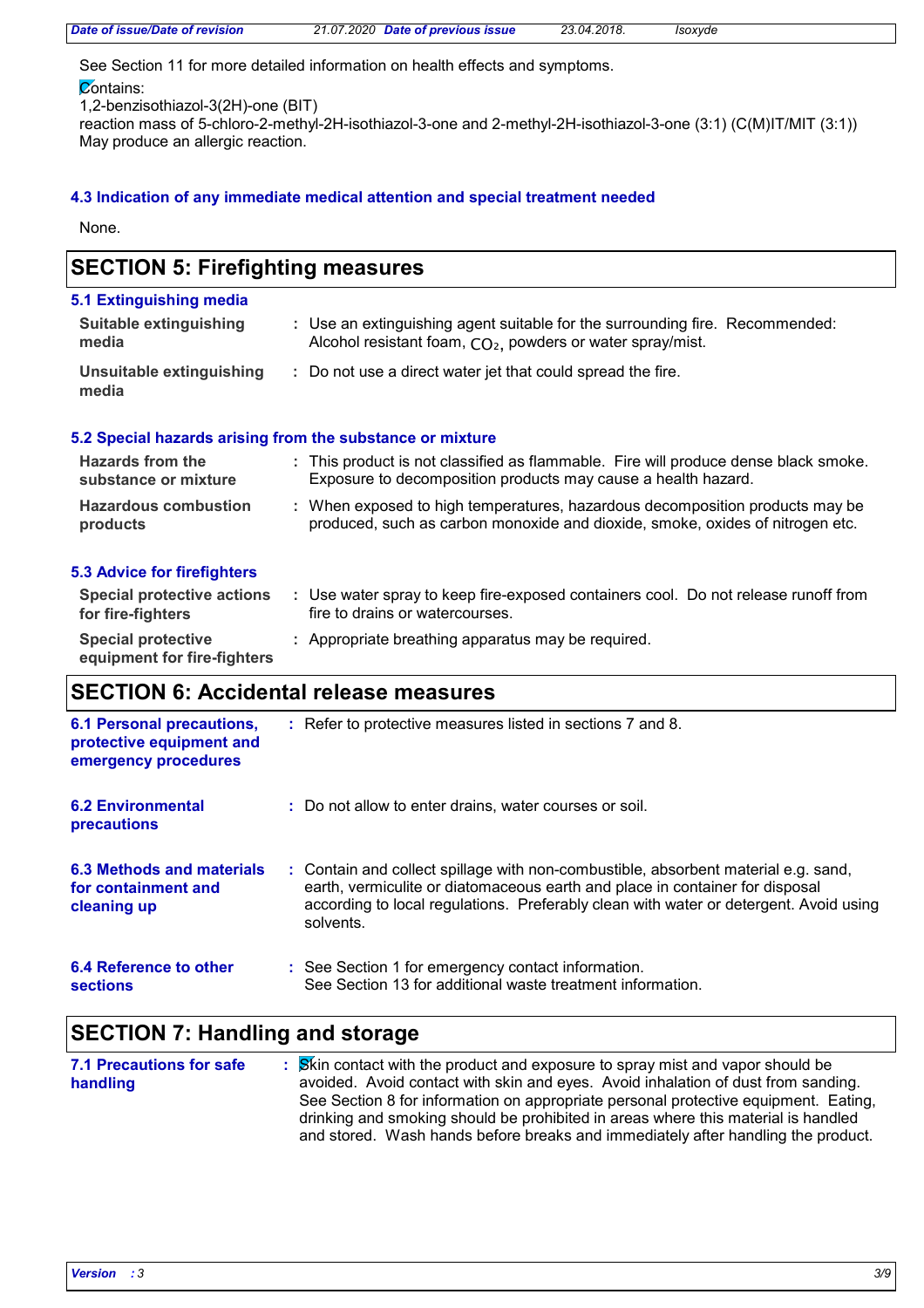| Date of issue/Date of revision                                                       | 21.07.2020 Date of previous issue<br>23.04.2018.<br>Isoxyde                                                                                                                                                                                                                                                                                                                                                                                  |
|--------------------------------------------------------------------------------------|----------------------------------------------------------------------------------------------------------------------------------------------------------------------------------------------------------------------------------------------------------------------------------------------------------------------------------------------------------------------------------------------------------------------------------------------|
| <b>7.2 Conditions for safe</b><br>storage, including any<br><i>incompatibilities</i> | : Store away from direct sunlight in a dry, cool and well-ventilated area, away from<br>incompatible materials (see Section 10). Keep container tightly closed. Containers<br>that have been opened must be carefully resealed and kept upright to prevent<br>leakage. Do not store in unlabeled containers. Recommended storage temperature<br>is $+5^{\circ}$ C +25°C. Do not allow to freeze. Store in accordance with local regulations. |
| 7.3 Specific end use(s)                                                              | None.                                                                                                                                                                                                                                                                                                                                                                                                                                        |

## **SECTION 8: Exposure controls/personal protection**

#### **8.1 Control parameters**

No exposure limit value known. **Occupational exposure limits**

**procedures**

Recommended monitoring : If this product contains ingredients with exposure limits, personal, workplace atmosphere or biological monitoring may be required to determine the effectiveness of the ventilation or other control measures and/or the necessity to use respiratory protective equipment.

#### **DNELs/DMELs**

No DNELs/DMELs available.

**PNECs**

No PNECs available.

#### **8.2 Exposure controls**

#### **Appropriate engineering controls**

Provide adequate ventilation. Comply with the health and safety at work laws.

#### **Individual protection measures**

| <b>Eye/face protection</b>    | : Safety eyewear should be used when there is a likelihood of exposure. Use safety<br>eyewear (EN166), especially during spray-application.                                                                                                                                                                                                                                                |
|-------------------------------|--------------------------------------------------------------------------------------------------------------------------------------------------------------------------------------------------------------------------------------------------------------------------------------------------------------------------------------------------------------------------------------------|
| <b>Hand protection</b>        | : Wear protective gloves. Gloves should be replaced regularly and if there is any<br>sign of damage to the glove material. The instructions and information provided by<br>the glove manufacturer on use, storage, maintenance and replacement must be<br>followed.<br>Recommended glove material (EN374):<br>> 8 hours (breakthrough time): nitrile rubber<br>Not recommended: PVA gloves |
| <b>Skin protection</b>        | : Wear appropriate personal protective clothing to prevent skin contact.                                                                                                                                                                                                                                                                                                                   |
| <b>Respiratory protection</b> | : If ventilation during spray-application is inadequate, use respirators with<br>combination filter AP, gas/dust filter (EN405:2001). Wear a respirator with type P2<br>filter during sanding (EN149:2001). Be sure to use an approved/certified respirator<br>or equivalent. Check that mask fits tightly and change filter regularly.                                                    |

### **SECTION 9: Physical and chemical properties**

#### **9.1 Information on basic physical and chemical properties**

| Appearance                                                  |                                                                                            |
|-------------------------------------------------------------|--------------------------------------------------------------------------------------------|
| <b>Physical state</b>                                       | : Liguid.                                                                                  |
| Color                                                       | : Various                                                                                  |
| Odor                                                        | : Mild.                                                                                    |
| <b>Odor threshold</b>                                       | : Not relevant for the hazard assessment of the product.                                   |
| pH                                                          | : 8.5                                                                                      |
| Melting point/freezing point                                | $: 0^{\circ}$ C (water)                                                                    |
| Initial boiling point and<br>boiling range                  | $: 100^{\circ}$ C (water)                                                                  |
| <b>Flash point</b>                                          | : $>100 °C$                                                                                |
| <b>Evaporation rate</b><br><b>Flammability (solid, gas)</b> | : Not relevant due to the nature of the product.<br>: Not applicable. Product is a liquid. |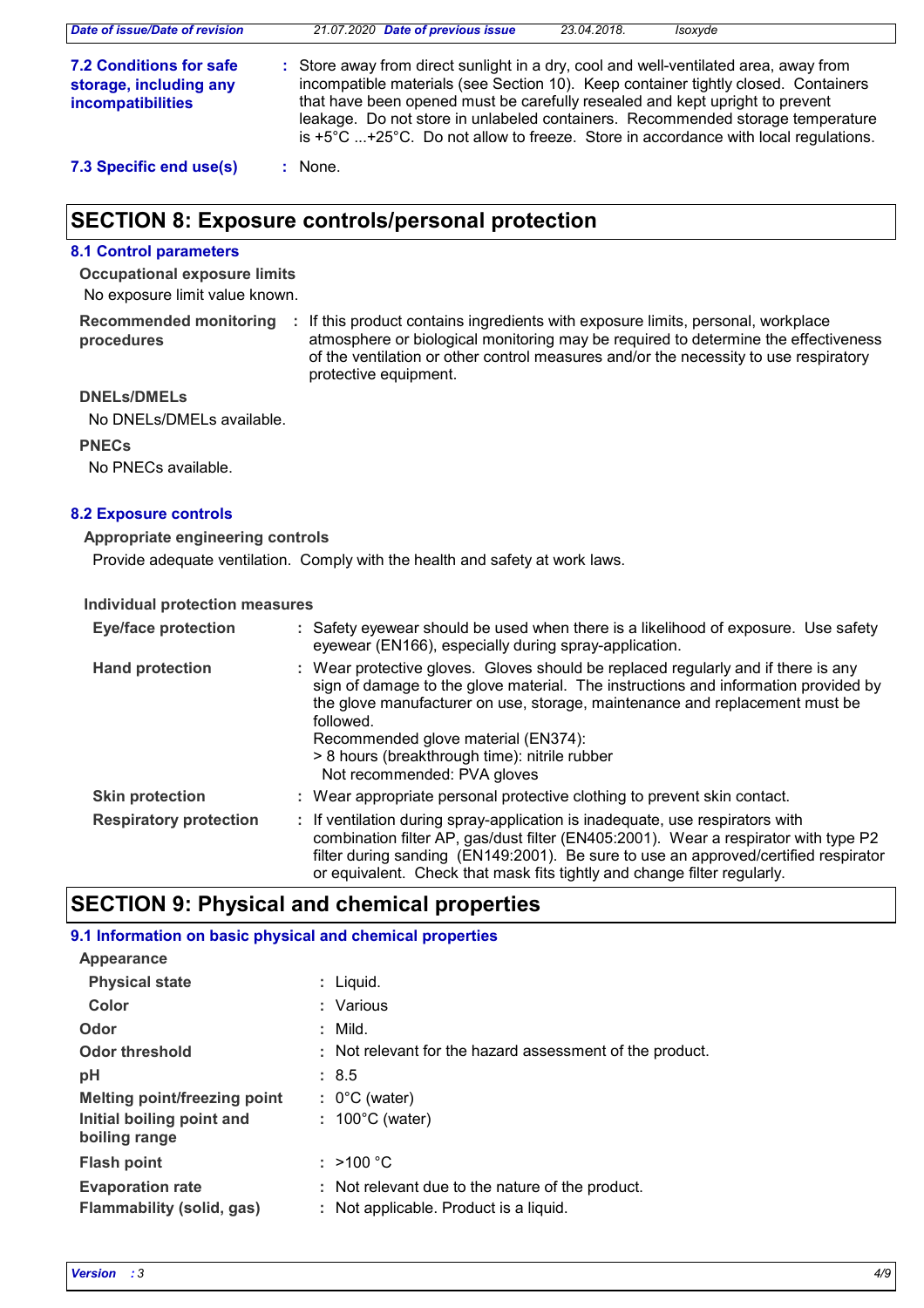| Date of issue/Date of revision                             | 21.07.2020 Date of previous issue                        | 23.04.2018. | Isoxyde |  |
|------------------------------------------------------------|----------------------------------------------------------|-------------|---------|--|
| Upper/lower flammability or<br>explosive limits            | : No flammable ingredients present.                      |             |         |  |
| Vapor pressure                                             | : 3.2 kPa [room temperature] (water)                     |             |         |  |
| <b>Vapor density</b>                                       | : Not relevant for the hazard assessment of the product. |             |         |  |
| <b>Density</b>                                             | : $1.3 \text{ g/cm}^3$                                   |             |         |  |
| Solubility(ies)                                            | : Miscible in water.                                     |             |         |  |
| Partition coefficient: n-octanol/: Not available.<br>water |                                                          |             |         |  |
| <b>Auto-ignition temperature</b>                           | : Not relevant due to the nature of the product.         |             |         |  |
| <b>Decomposition temperature</b>                           | : Not relevant for the hazard assessment of the product. |             |         |  |
| <b>Viscosity</b>                                           | : Not relevant for the hazard assessment of the product. |             |         |  |
| <b>Explosive properties</b>                                | : No explosive ingredients present.                      |             |         |  |
| <b>Oxidizing properties</b>                                | : No oxidizing ingredients present.                      |             |         |  |

#### **9.2 Other information**

No additional information.

| <b>SECTION 10: Stability and reactivity</b>     |  |                                                                                                                                                               |
|-------------------------------------------------|--|---------------------------------------------------------------------------------------------------------------------------------------------------------------|
| <b>10.1 Reactivity</b>                          |  | $\therefore$ See Section 10.5.                                                                                                                                |
| <b>10.2 Chemical stability</b>                  |  | : Stable under recommended storage and handling conditions (see Section 7).                                                                                   |
| 10.3 Possibility of<br>hazardous reactions      |  | : Under normal conditions of storage and use, hazardous reactions will not occur.                                                                             |
| <b>10.4 Conditions to avoid</b>                 |  | : Avoid extreme heat and freezing.                                                                                                                            |
| 10.5 Incompatible materials                     |  | Keep away from the following materials to prevent strong exothermic reactions:<br>oxidizing agents<br>strong acids<br>strong alkalis                          |
| <b>10.6 Hazardous</b><br>decomposition products |  | : When exposed to high temperatures, hazardous decomposition products may be<br>produced, such as carbon monoxide and dioxide, smoke, oxides of nitrogen etc. |

# **SECTION 11: Toxicological information**

#### **11.1 Information on toxicological effects**

There is no testdata available on the product itself.

The product is not classified as hazardous according to Regulation (EC) 1272/2008 as amended.

Long term exposure to spray mist may produce respiratory tract irritation. Prolonged or repeated contact can defat the skin and lead to irritation, cracking and/or dermatitis.

#### **Acute toxicity**

| <b>Product/ingredient name</b>                                                                                                       | <b>Result</b> | <b>Species</b> | <b>Dose</b> | <b>Exposure</b> |
|--------------------------------------------------------------------------------------------------------------------------------------|---------------|----------------|-------------|-----------------|
| 3-aminopropyltriethoxysilane   LD50 Dermal                                                                                           |               | Rabbit         | $4.29$ g/kg |                 |
|                                                                                                                                      | LD50 Oral     | Rat            | $1.57$ g/kg |                 |
| 1,2-benzisothiazol-3(2H)-<br>one (BIT)                                                                                               | ILD50 Oral    | Rat            | 1020 mg/kg  |                 |
| reaction mass of 5-chloro-<br>2-methyl-2H-isothiazol-<br>3-one and 2-methyl-2H-<br>isothiazol-3-one $(3:1)$ $(C(M))$<br>IT/MIT (3:1) | ILD50 Oral    | Rat            | 53 mg/kg    |                 |

Not classified.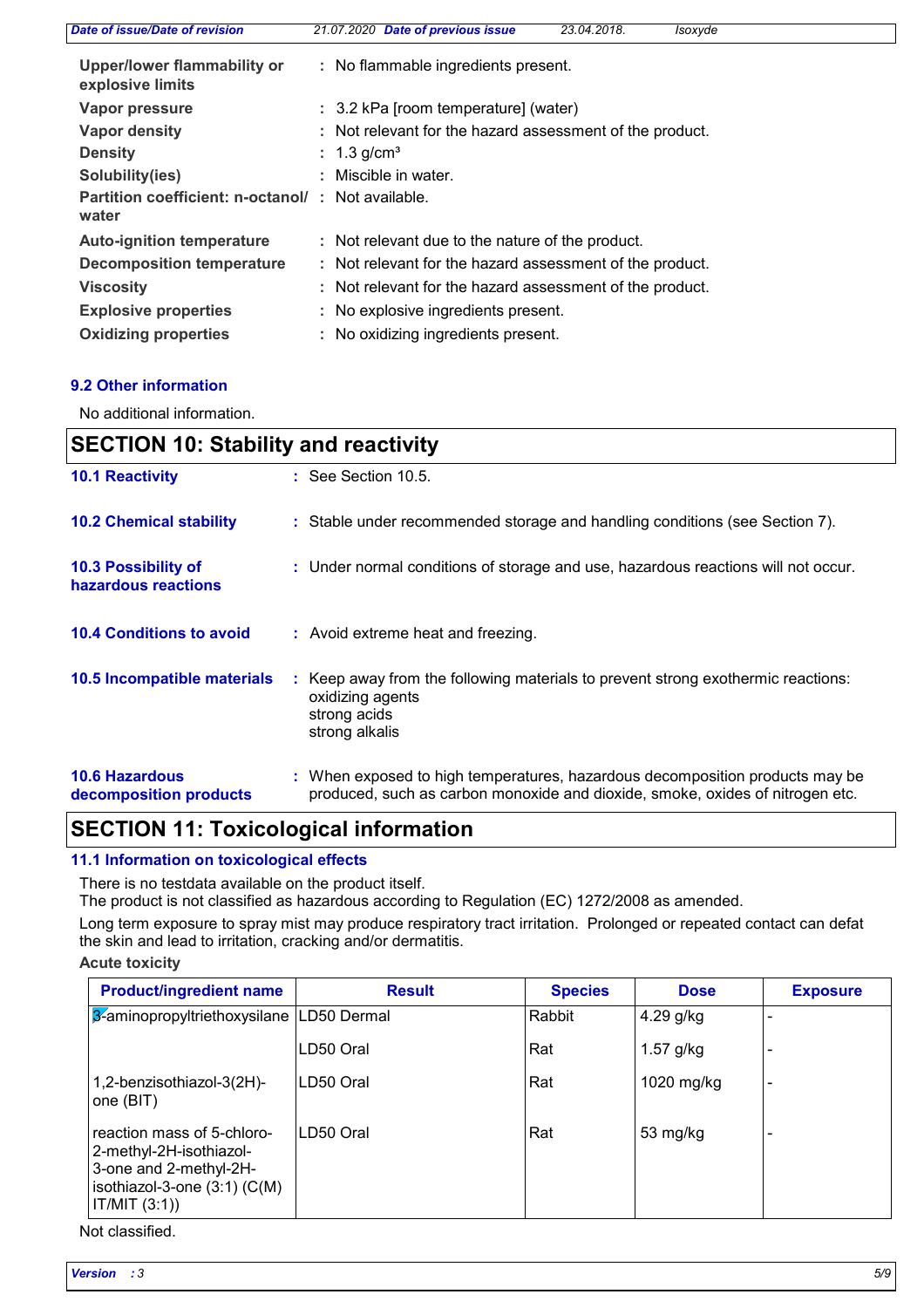#### **Irritation/Corrosion**

| <b>Product/ingredient name</b>                      | <b>Result</b>          | <b>Species</b> | <b>Score</b> | <b>Exposure</b>       | <b>Observation</b> |
|-----------------------------------------------------|------------------------|----------------|--------------|-----------------------|--------------------|
| 3-aminopropyltriethoxysilane   Eyes - Mild irritant |                        | Rabbit         |              | $100 \text{ mg}$      |                    |
|                                                     | Eyes - Severe irritant | Rabbit         |              | 24 hours 750 -<br>lug |                    |
|                                                     | Skin - Severe irritant | Rabbit         |              | 24 hours 5<br> mg     |                    |

Not classified.

**Sensitization**

The product is not classified as sensitizing by skin contact, but it contains following preservatives or other biocides which may produce an allergic reaction:

1,2-benzisothiazol-3(2H)-one (BIT)

**Mutagenicity** reaction mass of 5-chloro-2-methyl-2H-isothiazol-3-one and 2-methyl-2H-isothiazol-3-one (3:1) (C(M)IT/MIT (3:1))

Not classified.

**Carcinogenicity**

Not classified.

**Reproductive toxicity**

Not classified.

**Teratogenicity**

Not classified.

**Specific target organ toxicity (single exposure)**

Not classified.

**Specific target organ toxicity (repeated exposure)**

Not classified.

**Aspiration hazard**

Not classified.

## **SECTION 12: Ecological information**

Ecological testing has not been conducted on this product. Do not allow to enter drains, water courses or soil.

The product is not classified as environmentally hazardous according to Regulation (EC) 1272/2008.

#### **12.1 Toxicity**

| <b>Product/ingredient name</b>                   | <b>Result</b>        | <b>Species</b>               | <b>Exposure</b> |
|--------------------------------------------------|----------------------|------------------------------|-----------------|
| $\sqrt{1/2}$ -benzisothiazol-3(2H)-<br>one (BIT) | Acute EC50 0.36 mg/l | Algae - Skeletonema costatum | 172 hours       |
|                                                  | Acute LC50 0.74 mg/l | Fish                         | 196 hours       |

#### **12.2 Persistence and degradability**

| <b>Product/ingredient name</b>                                                                                                        | <b>Aquatic half-life</b> | <b>Photolysis</b> | <b>Biodegradability</b> |
|---------------------------------------------------------------------------------------------------------------------------------------|--------------------------|-------------------|-------------------------|
| reaction mass of 5-chloro-<br>-2-methyl-2H-isothiazol <br>3-one and 2-methyl-2H-<br>isothiazol-3-one $(3:1)$ $(C(M))$<br>IT/MIT (3:1) |                          |                   | Readily                 |

#### **12.3 Bioaccumulative potential**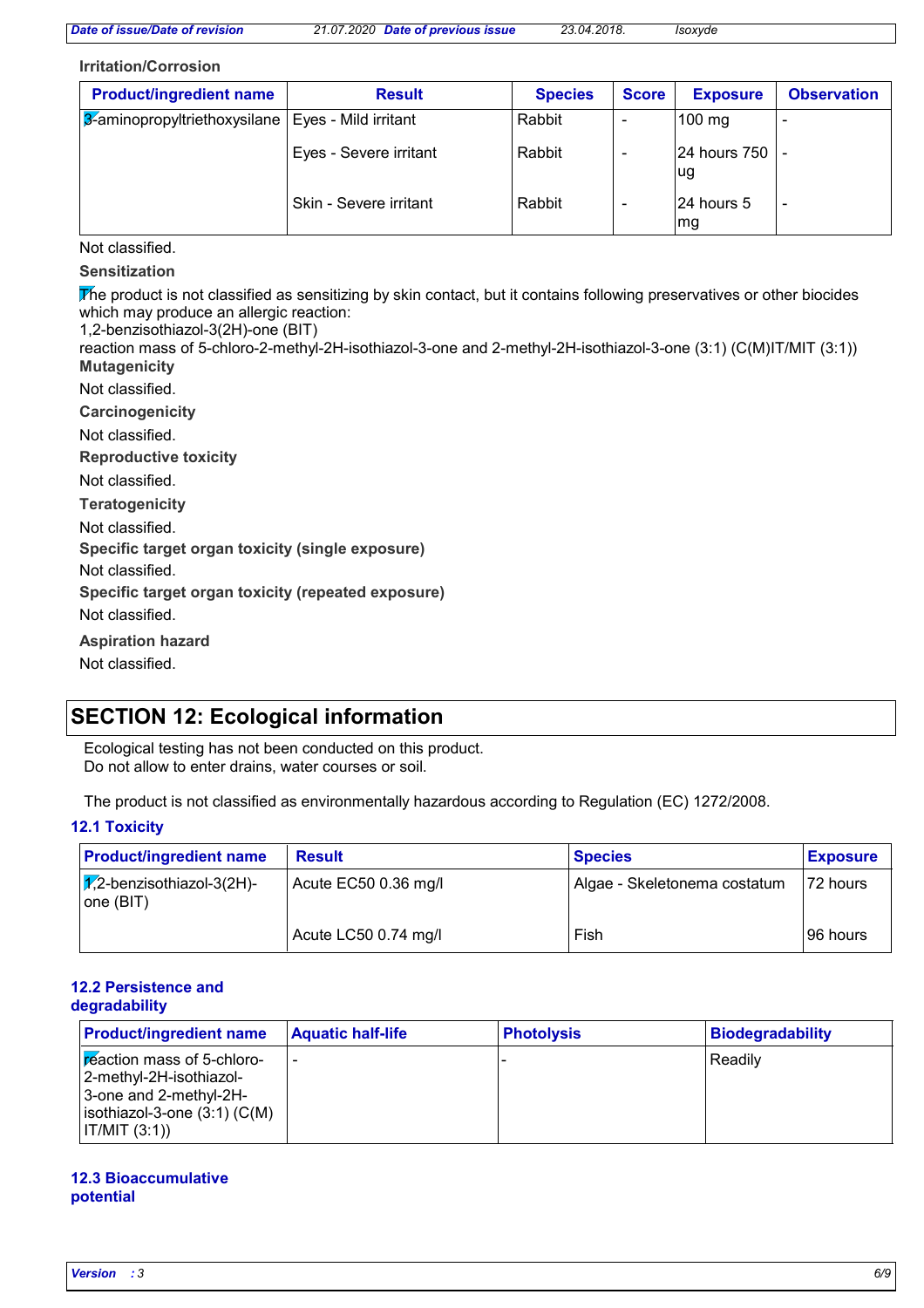| <b>Product/ingredient name LogPow</b>        | <b>Bioconcentration factor</b><br><b>IBCF1</b> | <b>Potential</b> |
|----------------------------------------------|------------------------------------------------|------------------|
| $\sqrt{3}$ -aminopropyltriethoxysilane   1.7 | 3.4                                            | <b>I</b> low     |

#### **12.4 Mobility in soil**

| <b>Soil/water partition</b>    | : Not available. |
|--------------------------------|------------------|
| coefficient (K <sub>oc</sub> ) |                  |
| <b>Mobility</b>                | : Not available. |

#### **12.5 Results of PBT and vPvB assessment**

This mixture does not contain any substances that are assessed to be a PBT or a vPvB.

#### **12.6 Other adverse effects :**

### **SECTION 13: Disposal considerations**

#### **13.1 Waste treatment methods**

#### **Product**

**Methods of disposal :**

Gather residues into waste containers. Liquid residue must not be emptied into drains or sewage system, but handled in accordance with national regulations. Product residues should be left at special companies which have permission for gathering this kind of wastes.

#### **European waste catalogue (EWC)**

| Waste code | <b>Waste designation</b>                                                          |
|------------|-----------------------------------------------------------------------------------|
| $1080111*$ | waste paint and varnish containing organic solvents or other hazardous substances |

If this product is mixed with other wastes, the original waste product code may no longer apply and the appropriate code should be assigned. For further information, contact your local waste authority.

#### **Packaging**

**Methods of disposal :** Empty packaging should be recycled or disposed of in accordance with national regulations.

**Special precautions :**

: No additional information.

## **SECTION 14: Transport information**

This product is not regulated for carriage according to ADR/RID, IMDG, IATA.

|                                           | <b>ADR/RID</b>               | <b>IMDG</b>    | <b>IATA</b>    |
|-------------------------------------------|------------------------------|----------------|----------------|
| 14.1 UN number                            | Not regulated.               | Not regulated. | Not regulated. |
| 14.2 UN proper<br>shipping name           | $\qquad \qquad \blacksquare$ | -              |                |
| <b>14.3 Transport</b><br>hazard class(es) | $\qquad \qquad \blacksquare$ | -              |                |
| 14.4 Packing<br>group                     |                              |                |                |
| 14.5<br><b>Environmental</b><br>hazards   | No.                          | No.            | No.            |

**user**

**14.6 Special precautions for : Transport within user's premises: always transport in closed containers that are** upright and secure. Ensure that persons transporting the product know what to do in the event of an accident or spillage.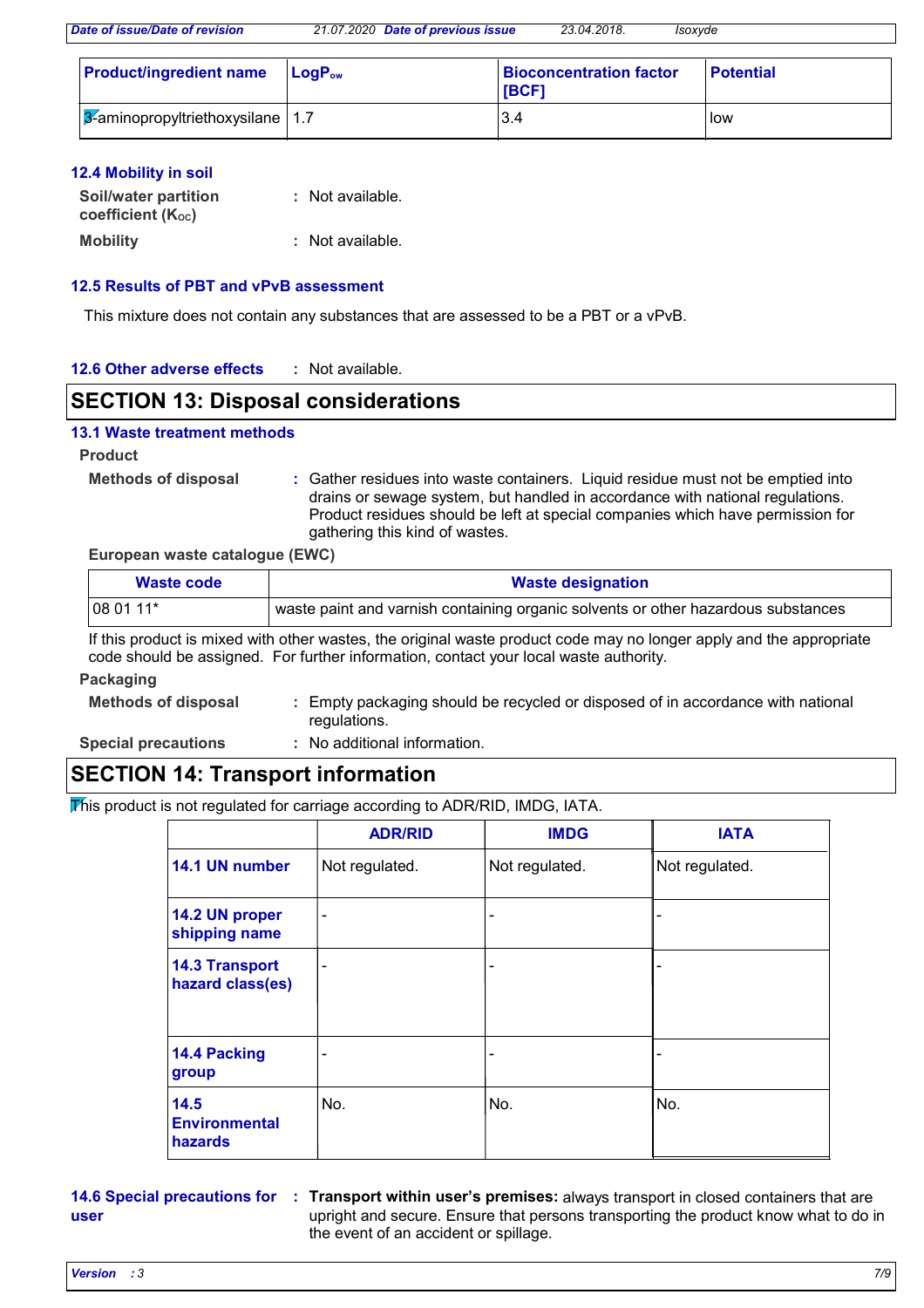**:** Not available.

#### **14.7 Transport in bulk according to IMO instruments**

## **SECTION 15: Regulatory information**

| EU Regulation (EC) No. 1907/2006 (REACH)         | 15.1 Safety, health and environmental regulations/legislation specific for the substance or mixture                                                                                                                                                                                                                                                                                                                                                                                                                                                                                                                                                                                                                                                                                                  |                      |  |
|--------------------------------------------------|------------------------------------------------------------------------------------------------------------------------------------------------------------------------------------------------------------------------------------------------------------------------------------------------------------------------------------------------------------------------------------------------------------------------------------------------------------------------------------------------------------------------------------------------------------------------------------------------------------------------------------------------------------------------------------------------------------------------------------------------------------------------------------------------------|----------------------|--|
| <b>Other EU regulations</b>                      |                                                                                                                                                                                                                                                                                                                                                                                                                                                                                                                                                                                                                                                                                                                                                                                                      |                      |  |
| <b>Europe inventory</b>                          | $\frac{1}{2}$ M least one component is not listed.                                                                                                                                                                                                                                                                                                                                                                                                                                                                                                                                                                                                                                                                                                                                                   |                      |  |
| <b>15.2 Chemical Safety</b><br><b>Assessment</b> | : This product contains substances for which Chemical Safety Assessments are still<br>required.                                                                                                                                                                                                                                                                                                                                                                                                                                                                                                                                                                                                                                                                                                      |                      |  |
| <b>SECTION 16: Other information</b>             |                                                                                                                                                                                                                                                                                                                                                                                                                                                                                                                                                                                                                                                                                                                                                                                                      |                      |  |
|                                                  | $\nabla$ Indicates information that has changed from previously issued version.                                                                                                                                                                                                                                                                                                                                                                                                                                                                                                                                                                                                                                                                                                                      |                      |  |
| <b>Abbreviations and</b><br>acronyms             | : ATE = Acute Toxicity Estimate<br>CLP = Classification, Labelling and Packaging Regulation [Regulation (EC) No.<br>1272/2008]<br><b>DMEL = Derived Minimal Effect Level</b><br>DNEL = Derived No Effect Level<br>EUH statement = CLP-specific Hazard statement<br>PBT = Persistent, Bioaccumulative and Toxic<br><b>PNEC = Predicted No Effect Concentration</b><br><b>RRN = REACH Registration Number</b><br>vPvB = Very Persistent and Very Bioaccumulative                                                                                                                                                                                                                                                                                                                                       |                      |  |
|                                                  | Procedure used to derive the classification according to Regulation (EC) No. 1272/2008 [CLP/GHS]                                                                                                                                                                                                                                                                                                                                                                                                                                                                                                                                                                                                                                                                                                     |                      |  |
|                                                  | <b>Classification</b>                                                                                                                                                                                                                                                                                                                                                                                                                                                                                                                                                                                                                                                                                                                                                                                | <b>Justification</b> |  |
| Not classified.                                  |                                                                                                                                                                                                                                                                                                                                                                                                                                                                                                                                                                                                                                                                                                                                                                                                      |                      |  |
| <b>Full text of abbreviated H</b><br>statements  | : $1/301$<br>Toxic if swallowed.<br>H302<br>Harmful if swallowed.<br>H310<br>Fatal in contact with skin.<br>H314<br>Causes severe skin burns and eye damage.<br>H315<br>Causes skin irritation.<br>H317<br>May cause an allergic skin reaction.<br>H318<br>Causes serious eye damage.<br>H330<br>Fatal if inhaled.<br>H400<br>Very toxic to aquatic life.<br>H410<br>Very toxic to aquatic life with long lasting effects.<br>Toxic to aquatic life with long lasting effects.<br>H411<br>EUH071 Corrosive to the respiratory tract.                                                                                                                                                                                                                                                                 |                      |  |
| <b>Full text of classifications</b><br>[CLP/GHS] | $\mathsf{R}$ Mcute Tox. 2<br><b>ACUTE TOXICITY - Category 2</b><br>Acute Tox. 3<br><b>ACUTE TOXICITY - Category 3</b><br><b>ACUTE TOXICITY - Category 4</b><br>Acute Tox. 4<br>AQUATIC HAZARD (ACUTE) - Category 1<br>Aquatic Acute 1<br><b>Aquatic Chronic 1</b><br>AQUATIC HAZARD (LONG-TERM) - Category 1<br><b>Aquatic Chronic 2</b><br>AQUATIC HAZARD (LONG-TERM) - Category 2<br>Eye Dam. 1<br>SERIOUS EYE DAMAGE/ EYE IRRITATION - Category 1<br>Skin Corr. 1B<br>SKIN CORROSION/IRRITATION - Category 1B<br>Skin Corr. 1C<br>SKIN CORROSION/IRRITATION - Category 1C<br>Skin Irrit. 2<br>SKIN CORROSION/IRRITATION - Category 2<br>Skin Sens. 1<br>SKIN SENSITIZATION - Category 1<br>Skin Sens. 1A<br>SKIN SENSITIZATION - Category 1A<br>Skin Sens. 1B<br>SKIN SENSITIZATION - Category 1B |                      |  |
| Date of issue/Date of<br>revision                | : 7/21/2020                                                                                                                                                                                                                                                                                                                                                                                                                                                                                                                                                                                                                                                                                                                                                                                          |                      |  |
| Date of previous issue                           | : 4/23/2018                                                                                                                                                                                                                                                                                                                                                                                                                                                                                                                                                                                                                                                                                                                                                                                          |                      |  |
| <b>Version</b>                                   | : 3                                                                                                                                                                                                                                                                                                                                                                                                                                                                                                                                                                                                                                                                                                                                                                                                  |                      |  |